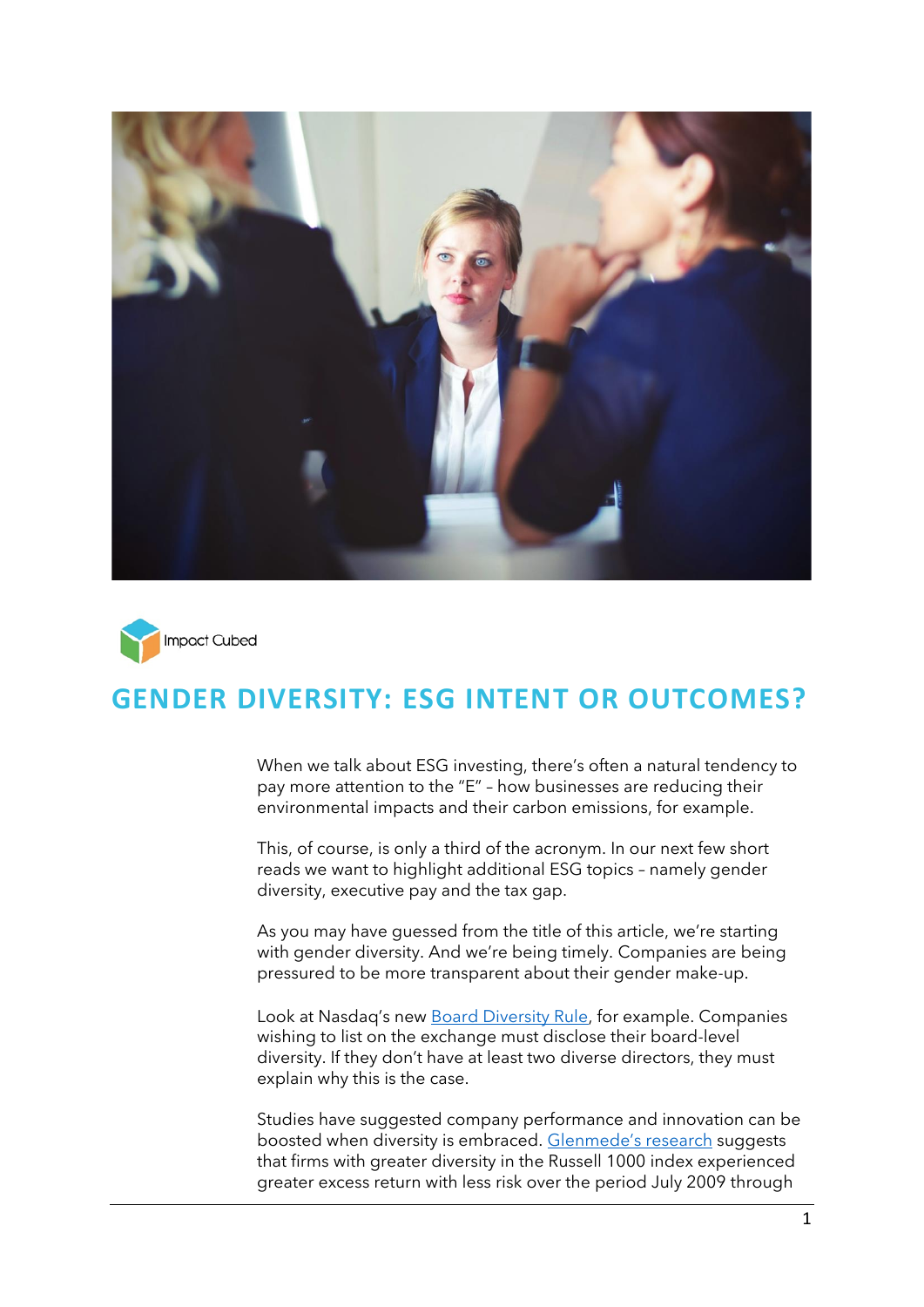June 2020. A [study](https://www.mckinsey.com/featured-insights/diversity-and-inclusion/diversity-wins-how-inclusion-matters) by McKinsey found that companies leading on gender diversity were 25% more likely to have above-average profitability. As another example, [Board Ready's research](https://www.boardready.io/report-july-2021) indicates that more diverse boards experienced less downside during the COVID pandemic.

### **Company Intent or Outcomes?**

Against this backdrop, it's common to see companies publicise their diversity policies. For some investors, the presence of a policy may be enough to tick a box, allowing the firm's inclusion in a portfolio. For some ESG score providers, it can help notch up an ESG rating.

But, for us, policies alone can't be an indication of a company's commitment to gender diversity. A policy reflects a company's intent, not its actual performance.

What's more valuable is the factual diversity data – the numbers that show the gender diversity of company's board and senior management. So, how are organisations doing?

Impact Cubed measures the percentage of women in boards and top management for all globally listed companies. We took a sample of the 500 largest firms in the United States. Like most ESG stories, the findings are mixed for these companies:

- Great progress by some: there are now 73 companies where women make up more than 41% of board and top management.
- Most have a long way to go: more than half of the companies have fewer than 25% women in board and top management slots.

From this sample, we were curious: who exactly are the top 10 companies with modern management teams (leaders) and the stale management teams (laggards)?

| <b>Modern Management</b> |            | <b>Stale Management</b> |            |
|--------------------------|------------|-------------------------|------------|
|                          | % women in |                         | % women in |
|                          | leadership |                         | leadership |
| Ruth's Hospitality       | 71         | Sorrento Therapeutic    |            |
| Lululemon Athletica      | 61         | Ebix                    |            |
| RealReal                 | 59         | Earthstone              |            |
| ViacomCBS Inc.           | 58         | Silverbow               |            |
| Kimball International    | 57         | Sandridge Energy        |            |
| Allete Inc               | 57         | <b>Redrock Resorts</b>  |            |
| Williams-Sonoma Inc      | 56         | <b>REV Group</b>        |            |
| Booz Allen Hamilton      | 56         | <b>National Bev</b>     |            |
| <b>Bright Horizons</b>   | 55         | Microstrategy Inc       |            |
| Chico's FAS              | 53         | Boston Omaha            |            |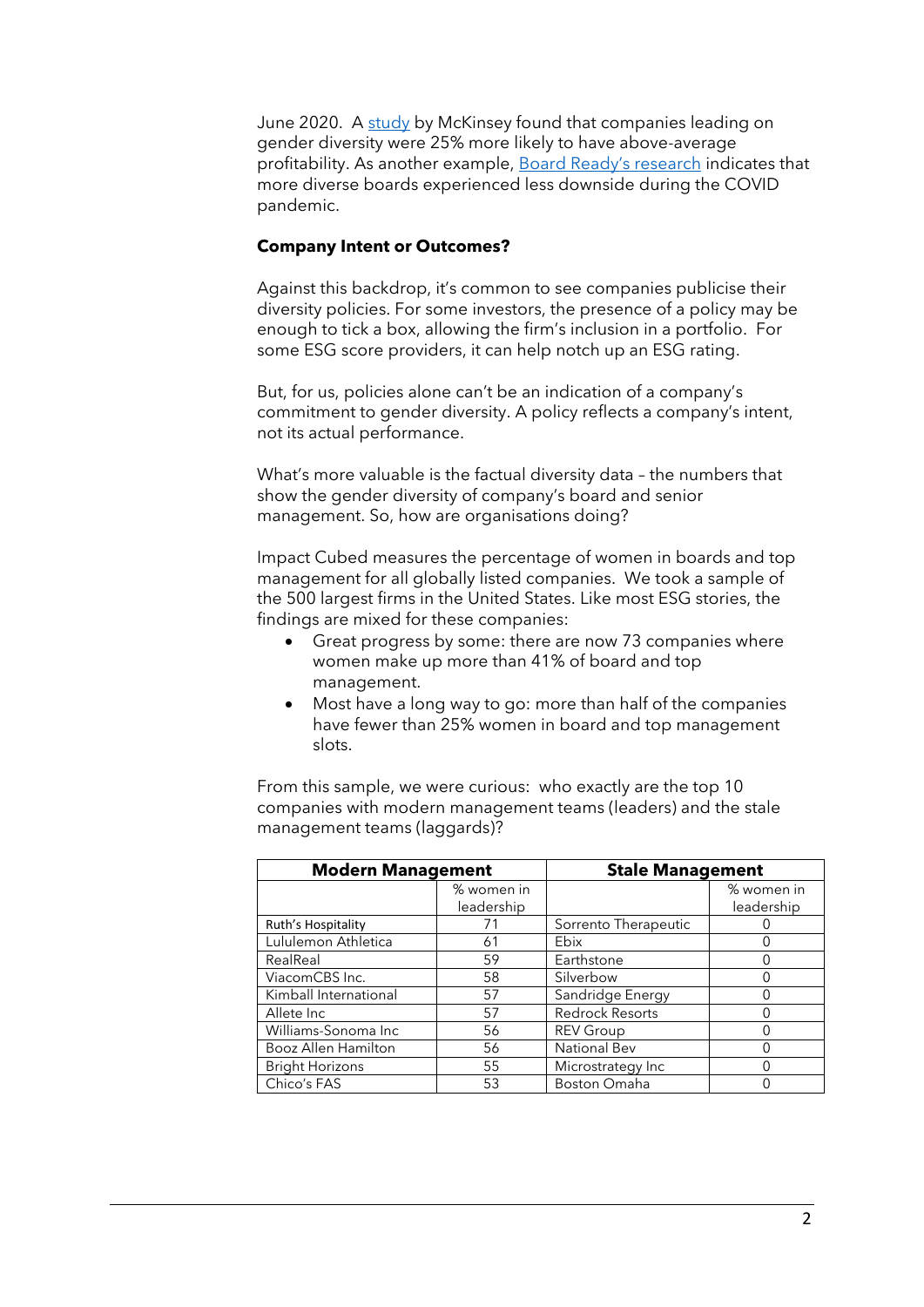### **What does this mean for investors?**

Increasing focus on board gender diversity has a number of implications for investors. The first of these is transparency. The more investors start seeing companies report on their board diversity, the more firms that aren't providing this data will be scrutinised. It's hard to find a credible explanation for a lack of diversity when your peers are embracing and publicising it.

Investors are also increasingly holding firms to account. Whether it's in routine engagement sessions or by proxy voting, information on board diversity is now part of the way asset managers are engaging with companies where they hold shares.

Information on gender diversity is also being used to inform product development. For example, Glenmede, Pax, UBS, Robeco, Lyxor and Nordea are among asset managers that have launched funds specifically over-weighting companies with strong gender diversity metrics.

The image below from Impact Cubed's platform shows a sampling of these funds and how they outperform the benchmark (dotted line) on gender equality. In other words, these strategies are doing what they say on the tin based on factual data about companies' gender diversity on board and senior management - rather than including firms just based on their inclusion policies. The beauty of marrying tech tools with factual ESG data (rather subjective, aggregated ESG scores or ratings) is that investors can validate a strategy, compare funds, and view raw data on all underlying holdings in a few simple clicks.